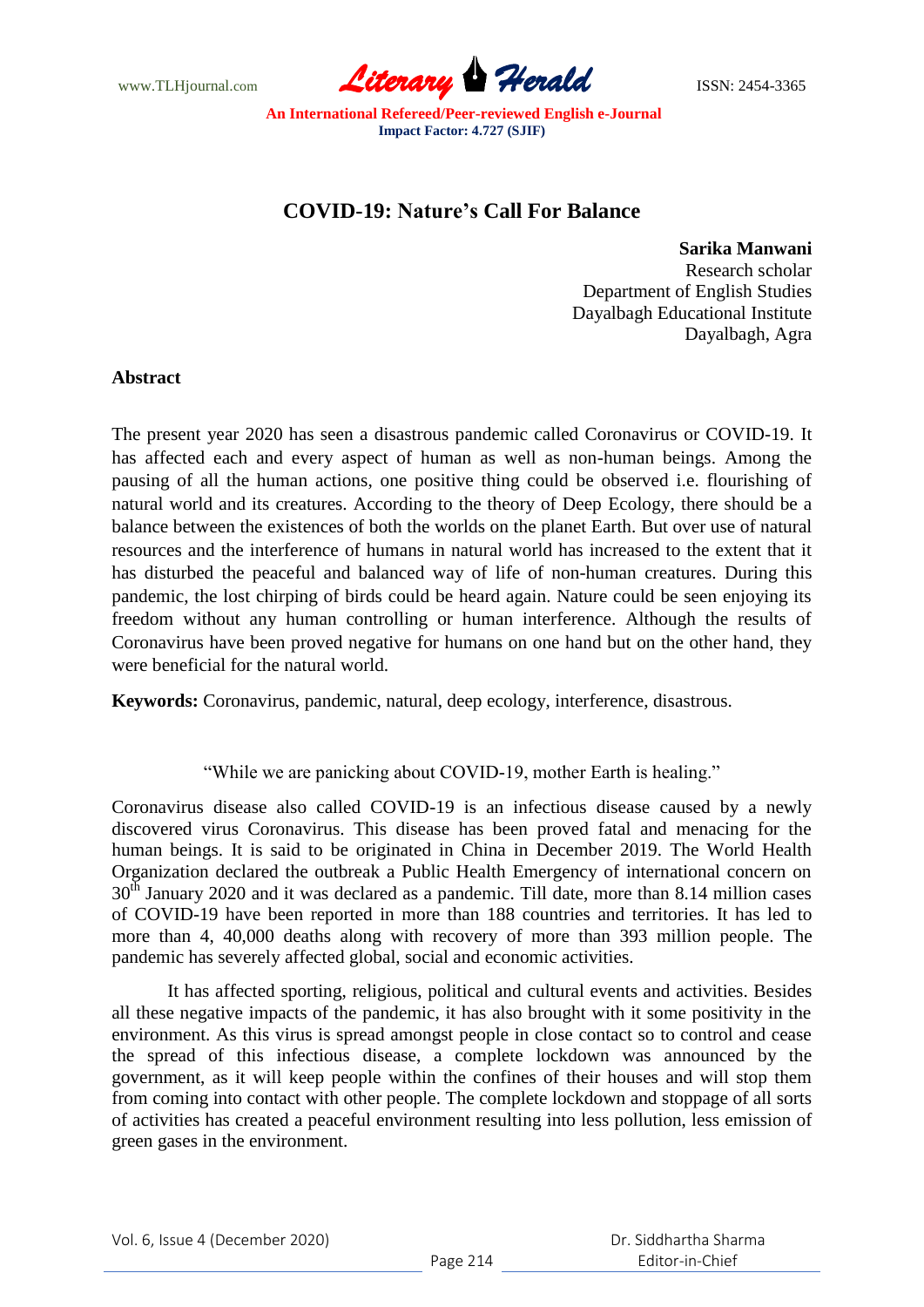www.TLHjournal.com **Literary Herald ISSN: 2454-3365** 

**An International Refereed/Peer-reviewed English e-Journal Impact Factor: 4.727 (SJIF)**

COVID-19 can be considered as a message from nature which was being exploited at the hands of man. Man forgot that on the planet earth, they are not the only one to live and make use of each and everything present on earth. He should also keep in mind that the other world (plants, trees, animals) also exists and has a right to live. Man should not interfere in their peaceful environment causing disturbance through cutting down trees, hunting and killing animals so that they can make things out of their skin, horns or teeth for the fulfillment of their materialistic purpose. But Nature has its own way to keep things in balance that have gone out of balance for them. The silence of these innocent creatures and mega fauna was broken in such a way that it emerged as an outrage in the form of COVID-19 which took away lives of thousands of people and refrained them from doing any sorts of cultural, economic or religious activities.

According to UN's environment chief, Inger Andersen, nature is sending us message with the coronavirus pandemic and the ongoing climate crises. He said humanity was placing too many pressures on the natural world with damaging consequences. He also warned by saying that failure in taking care of the planet means we are failing to take care of ourselves. Andersen said, "At the end of the day, with all these events, nature is sending us a message." She added that:

**"There are too many pressures at the same time on our natural systems and something has to give. We are, intimately interconnected with nature, whether we like it or not. If we don't take care of nature, we can't take care of ourselves. And as we hurtle towards a population of 10 billion people on this planet, we need to go into this future armed with nature as our strongest ally."**

This paper is an attempt to analyze this outbreak of COVID-19 from a Deep Ecological perspective as the theory of Deep Ecology also commands a balance between the existing worlds i.e. human world and non-human world. The pioneers of Deep Ecology movement Arne Naess and George Sessions believe that the world does not exist as a resource to be fully exploited by humans and the ethics of deep ecology hold that the survival of any part is dependent upon the well being of the whole. The eight principles of the movement given by the pioneers are meant to serve as a guide for better understanding of the movement. Some of these principles convey the requirement of a harmonious relationship of both human and non-human world.

First principle of Deep Ecology states that **the well-being and flourishing of human and non-human life on earth have value in themselves. These values are independent of the usefulness of the non-human world for human purposes.** Through this principle it has been made clear that if humanity wants its well-being and desires to flourish then it has to respect the value of the non-human world as well. If they continue interfering and disturbing the other living beings then the situations and diseases like COVID-19 or Coronavirus will keep on evolving as an outrageous action taken by nature to preserve itself from humans. As the third principle states, **humans have no right to reduce this richness and diversity except to satisfy vital needs.** This principle calls for an understanding on the part of humans to respect the value that the other world holds in it. They can maintain this balance by making proper use of resources provided to them for their basic needs and not being greedy for gaining more and more material pleasures.

Many pandemic outbreaks like COVID-19 and the fifth principle of the movement convey a message directly or indirectly that **present human interference with the non-**